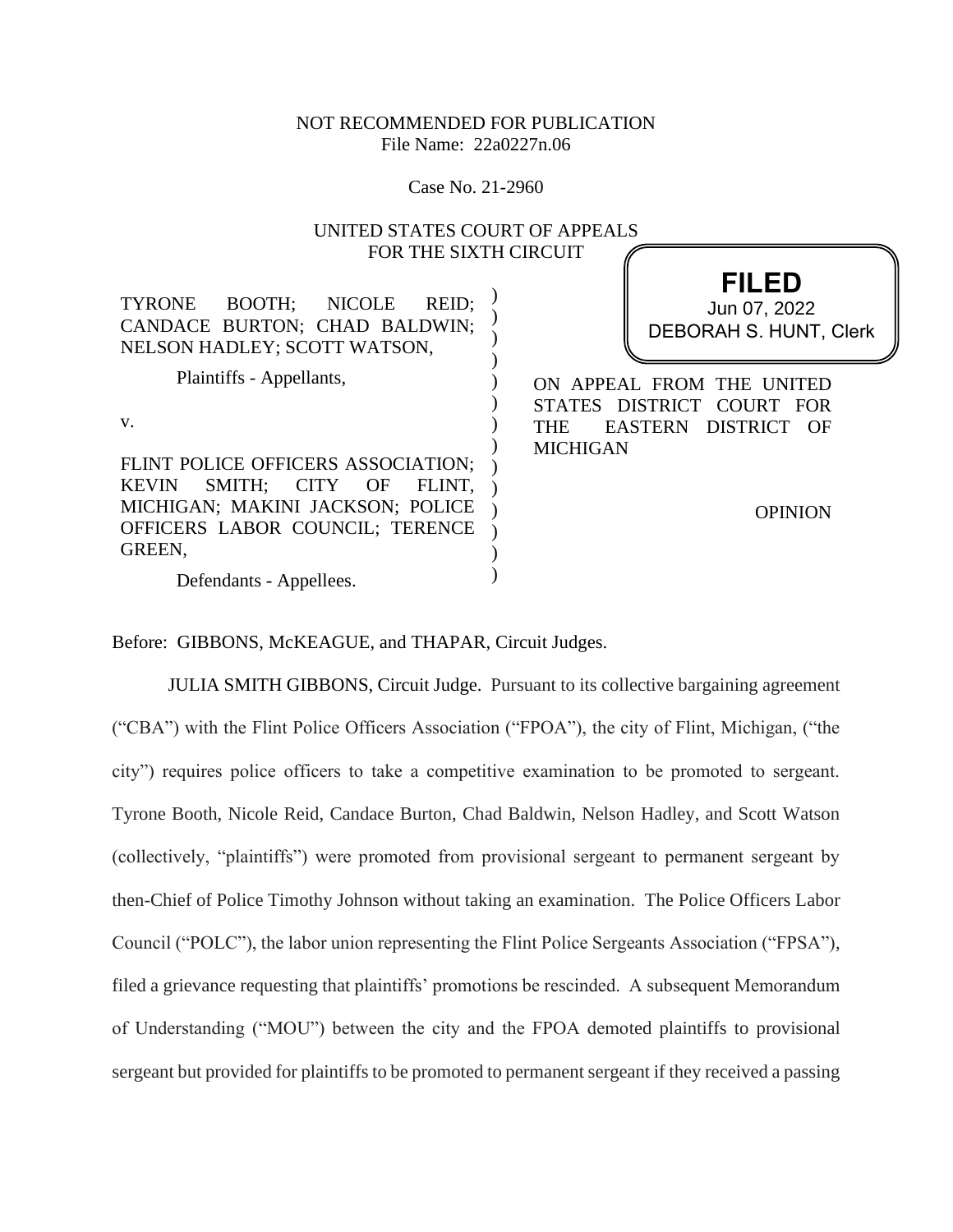score on the next written examination. Plaintiffs did not take the next written examination and were demoted to police officers.

Plaintiffs sued, alleging (1) a 18 U.S.C. § 1983 due process violation against the city and its former Director of Human Resources and Labor Relations, Makini Jackson; (2) a tortious interference with contractual rights claim against the FPOA and its president, Kevin Smith (collectively, "the FPOA defendants"); (3) a breach of contract claim against the city; (4) a breach of the duty of fair representation claim against the POLC; and (5) a violation of their First Amendment rights under § 1983 against the city and its Chief of Police, Terence Green. The district court dismissed plaintiffs' tortious interference claim for failure to state a claim and granted summary judgment to defendants on the remaining claims. The district court also denied plaintiffs' pending motion to compel discovery as moot. We affirm.

# **I**

Plaintiffs all held the position of provisional sergeant prior to August 15, 2019. The city's personnel rules permit the appointment of an employee to a provisional position when a vacancy arises that "cannot be filled as provided under these rules due to absence of an appropriate eligible list." DE 57-2, City Personnel Rules, Page ID 889. The provisional appointment "shall, insofaras practicable, be limited to a maximum of ninety (90) days." *Id.* When the appointment terminates, "the employee shall be entitled to return to his prior employment status." *Id.* Despite that policy, plaintiffs served as provisional sergeants longer than ninety days.<sup>1</sup>

<sup>&</sup>lt;sup>1</sup> Each plaintiff served as a provisional sergeant for longer than one year.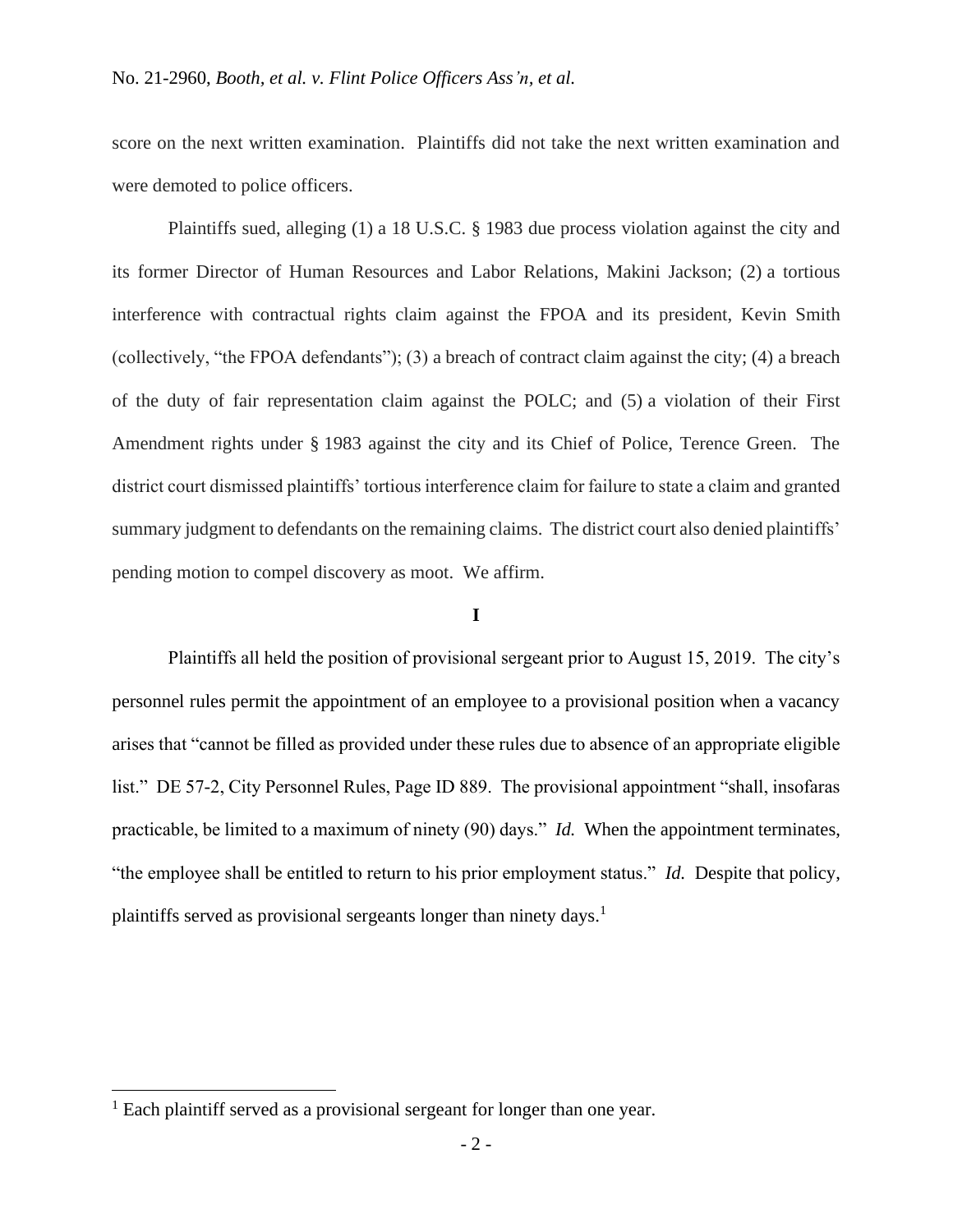Promotions to permanent sergeant were governed by the city's CBA with the FPOA.

Article 35 of the CBA stated:

2. The City shall have the right to select among the top three (3) rank eligibles or from among all eligibles falling within three percentage (3%) points of the highest score certified, whichever produces the greatest of eligibles, plus all ties with the lowest score certified.

3. Additionally, the officer must have either a minimum of three (3) years of seniority and fifteen (15) college credit hours, or a minimum of five (5) years of seniority.

DE 57-3, FPOA CBA, Page ID 892. Once promoted, the city's CBA with the POLC provided that permanent sergeants could be disciplined, suspended, or discharged only "for cause." DE 20-11, POLC CBA, Page ID 250. The FPOA required negotiations between the city and the FPOA if the city wished to "establish a new or different testing procedure or eligibility requirements for promotion to Sergeant." DE 57-3, FPOA CBA, Page ID 892. If the city and the FPOA engaged in negotiations and were unable to agree, the CBA deemed "the matter shall be subject to the grievance procedure." *Id.* The CBA expired on June 30, 2019. The city and the FPOA agreed to hold promotions in abeyance while they negotiated a successor CBA.

Although plaintiffs had not taken the written examination and were not on an eligibility list, the FPOA filed a grievance on plaintiffs' behalf requesting their promotions be made permanent in August 2019.<sup>2</sup> Mistakenly believing the city's personnel rules required permanent promotions after a provisional appointee served longer than ninety days, then-Chief of Police Johnson concurred with the grievance and directed plaintiffs' promotions be made permanent on August 15, 2019. In September 2019, Jackson signed plaintiffs' personnel requisition forms indicating that plaintiffs' promotions from provisional to permanent sergeant were effective and

 $2$  Although Officer Burton was promoted to permanent sergeant with the other plaintiffs without taking an examination or being on an eligibility list, she was not named in the FPOA grievance.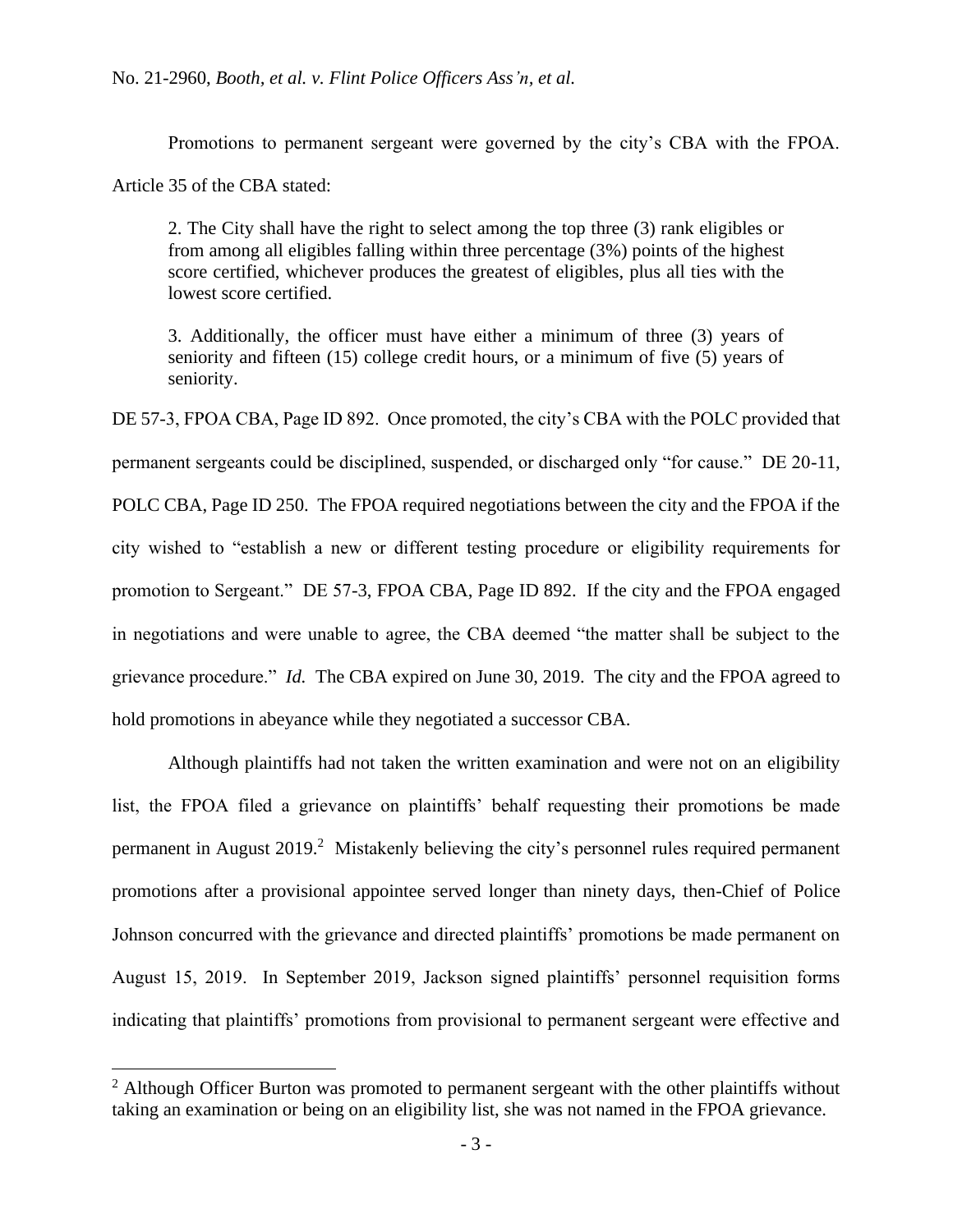that they belonged to the sergeants' union.<sup>3</sup> The city then began deducting dues for the POLC, the labor union representing the FPSA, from plaintiffs' paychecks.

On October 15, 2019, the POLC filed a grievance on behalf of the FPSA opposing plaintiffs' promotions to permanent sergeant. The grievance claimed the promotions were "based on favoritism and not standardized testing" and noted that, historically, "standardized testing has been part of the promotional process." DE 20-12, POLC First Grievance, Page ID 307. Since plaintiffs' "appointments did not result from a current eligibility list as all current members of FPSA have in the past," the POLC requested the city "[r]escind and demote the six recently appointed members to the FPSA who did not test accordingly and who were not on a current established eligibility list." *Id.*

On October 29, 2019, the city and the FPOA made an MOU to settle the POLC's grievance. The city agreed to return plaintiffs to provisional sergeants and stated their status would "remain unchanged pending the completion of a promotional examination for the permanent placement of FPOA members into the position of Police Sergeant." DE 57-11, MOU, Page ID 940. Plaintiffs were not given notice or a hearing prior to their demotions. The city stopped deducting POLC dues from plaintiffs' paychecks by the end of October.

In December 2019, the POLC filed a second grievance on behalf of plaintiffs requesting they be returned to permanent sergeants. At step four of the process, the grievance was referred to human resources for mediation and arbitration. The Grievance Review Committee reviewed both of POLC's grievances and found it "clear that an arbitrator would find that no contract violations occurred." DE 35-5, POLC Resp. to Grievances, Page ID 581. Regarding the first grievance, the committee found "the best possible outcome has already occurred by those demoted

<sup>&</sup>lt;sup>3</sup> Officer Watson's personnel requisition form is not included in the district court record.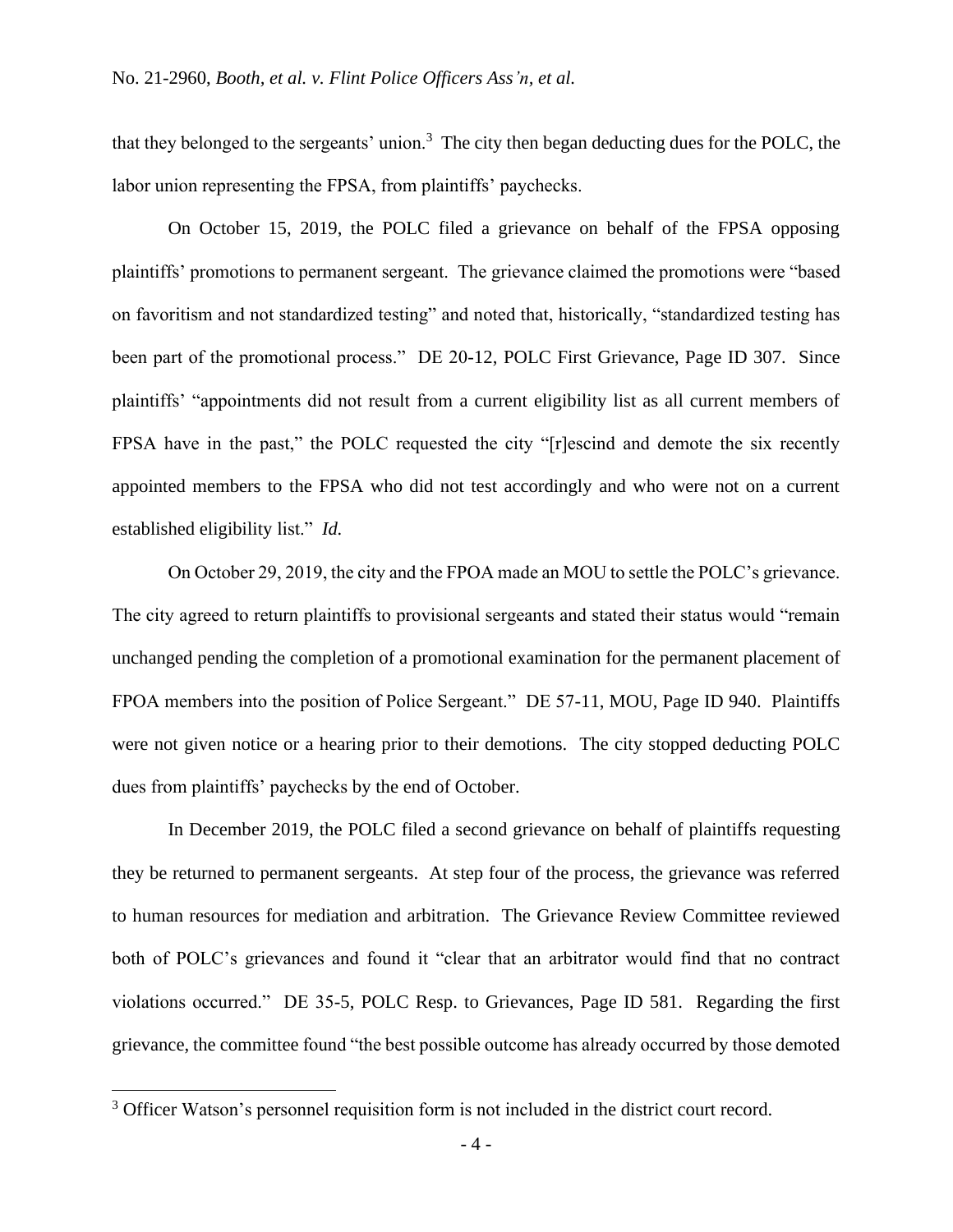receiving preferential treatment in the subsequent promotional process." *Id.* The committee declined to advance the second grievance to arbitration. Plaintiffs appealed and asked the POLC to reconsider. The POLC denied plaintiffs' appeal because the grievance was untimely and lacked sufficient merit to warrant arbitration.

Pursuant to the MOU, a promotional examination was to be held on or before October 31, 2020. Any plaintiff who received a passing score would be promoted to permanent sergeant, thereby allowing plaintiffs to bypass the requirement that their score be in the top three percent. After plaintiffs declined to sit for the written exam, they were demoted to police officers on December 27, 2020.

Plaintiffs sued, alleging (1) the city and Jackson violated their due process rights by demoting them to provisional sergeants without notice; (2) the FPOA defendants tortiously interfered with their contractual rights under the CBA between the city and the POLC; (3) the city breached its CBA with the POLC; and (4) the POLC breached its duty of fair representation by filing the grievance requesting plaintiffs' demotions and by not advancing plaintiffs' grievance to arbitration. The district court granted the FPOA defendants' motion to dismiss plaintiffs' tortious interference claim. After plaintiffs were demoted to police officers, they filed an amended complaint alleging the city and Green violated their First Amendment rights by demoting them after they filed this lawsuit. The district court granted summary judgment to defendants on plaintiffs' remaining claims and denied plaintiffs' pending motion to compel discovery as moot. Plaintiffs appeal the district court's dismissal of their tortious interference claim, grant of summary judgment to defendants on their other claims, and denial of their motion to compel discovery.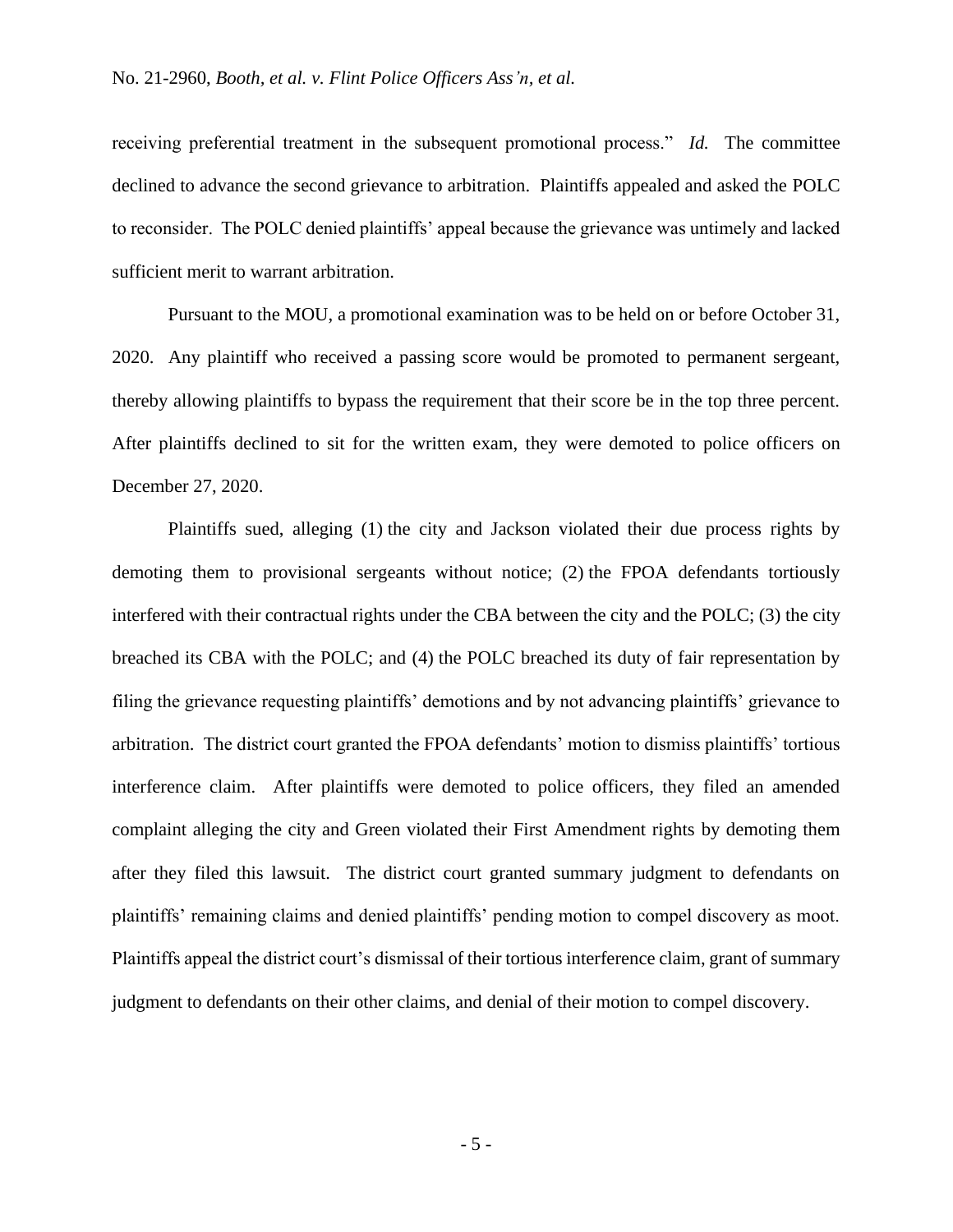#### **II**

Plaintiffs request that this court reverse the district court's dismissal of their five claims and their motion to compel discovery. Plaintiffs first assert they sufficiently stated a claim for relief for tortious interference such that the district court erred in granting the FPOA defendants' motion to dismiss. They next argue the district court's grant of summary judgment on their remaining claims "relies on the factually flawed premise that Plaintiffs' promotion to the position of permanent sergeant was improper." CA6 R. 27, Appellant Br., at 21. Finally, plaintiffs assert the documents sought in their motion to compel were relevant to their claims because they corroborated plaintiffs' assertion that they were properly promoted to permanent sergeant. Because the district court properly dismissed plaintiffs' claims and denied their motion to compel, we affirm in full.

# **1**

The district court dismissed Count II of plaintiffs' complaint for failure to state a claim that the FPOA defendants tortiously interfered with plaintiffs' contractual rights with the POLC and the city. We review de novo a district court's grant of a motion to dismiss for failure to state a claim. *Rudd v. City of Norton Shores*, 977 F.3d 503, 511 (6th Cir. 2020). To survive a motion to dismiss, a complaint must contain "a short and plain statement of the claim showing that the pleader is entitled to relief." Fed. R. Civ. P. 8(a)(2). Plaintiffs must allege "enough factual content" for the court to "reasonably infer that the defendant is liable." *Doe v. Baum*, 903 F.3d 575, 580 (6th Cir. 2018). "Legal conclusions, formulaic recitations of the claim's elements, and naked assertions of liability are all insufficient." *Id.* at 580–81 (quoting *Ashcroft v. Iqbal*, 556 U.S. 662, 678 (2009) (cleaned up)). We accept plaintiffs' factual allegations as true and draw all reasonable inferences in plaintiffs' favor. *Id.* at 581.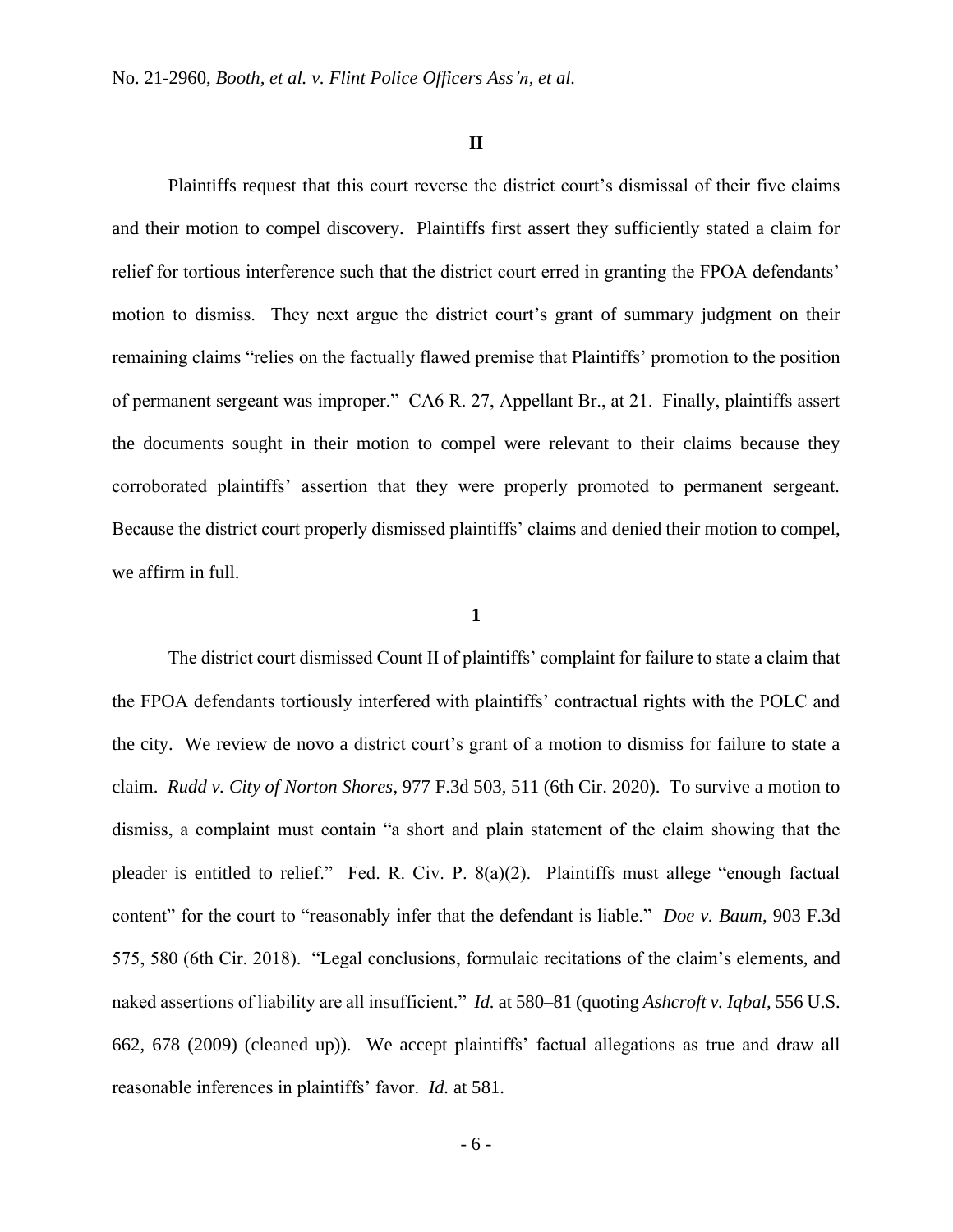The parties agree that plaintiffs' tortious interference claim is governed by Michigan law. To establish tortious interference with contractual relations, plaintiffs must establish "(1) the existence of a contract, (2) a breach of the contract, and (3) an unjustified instigation of the breach by the defendant." *Health Call of Detroit v. Atrium Home & Health Servs., Inc.*, 706 N.W.2d 843, 848–49 (Mich. Ct. App. 2005). The third element was the basis of the district court's decision to dismiss the claim and is the only element disputed by the parties. To establish the third element, plaintiffs "must allege the intentional doing of a per se wrongful act or the doing of a lawful act with malice and unjustified in law for the purpose of invading the contractual rights or business relationship of another." *Knight Enters. v. RPF Oil Co.*, 829 N.W.2d 345, 348 (Mich. Ct. App. 2013) (quoting *Derderian v. Genesys Health Care Sys.*, 689 N.W.2d 145, 157–58 (Mich. Ct. App. 2004)). "A wrongful act per se is an act that is inherently wrongful or an act that can never be justified under any circumstances." *Id.* (quoting *Prysak v. R.L. Polk Co.*, 483 N.W.2d 629, 635 (Mich. Ct. App. 1992)). If the defendant does not intend to "instigate or induce the breach, ... 'his conduct does not subject him to liability under this rule even if it has the unintended effect of deterring the third person from dealing with the other.'" *Id.* at 348–49 (quoting *Woody v. Tamer*, 405 N.W.2d 213, 218 (Mich. Ct. App. 1987)).

Plaintiffs argue the district court erred in dismissing their claim because Michigan courts typically treat the third element as a jury question. Michigan courts previously "endorsed a per se rule that conduct motivated by 'legitimate personal and business reasons' was shielded from liability for tortious interference." *Roche Diagnostics Corp. v. Shaya*, 427 F. Supp. 3d 905, 926 (E.D. Mich. 2019) (quoting *Christner v. Anderson, Nietzke & Co. P.C.*, 401 N.W.2d 641, 650 (Mich. Ct. App. 1986)). That per se rule was disavowed and replaced with a balancing test in which courts consider the defendant's motive along with "(1) the nature of the defendant's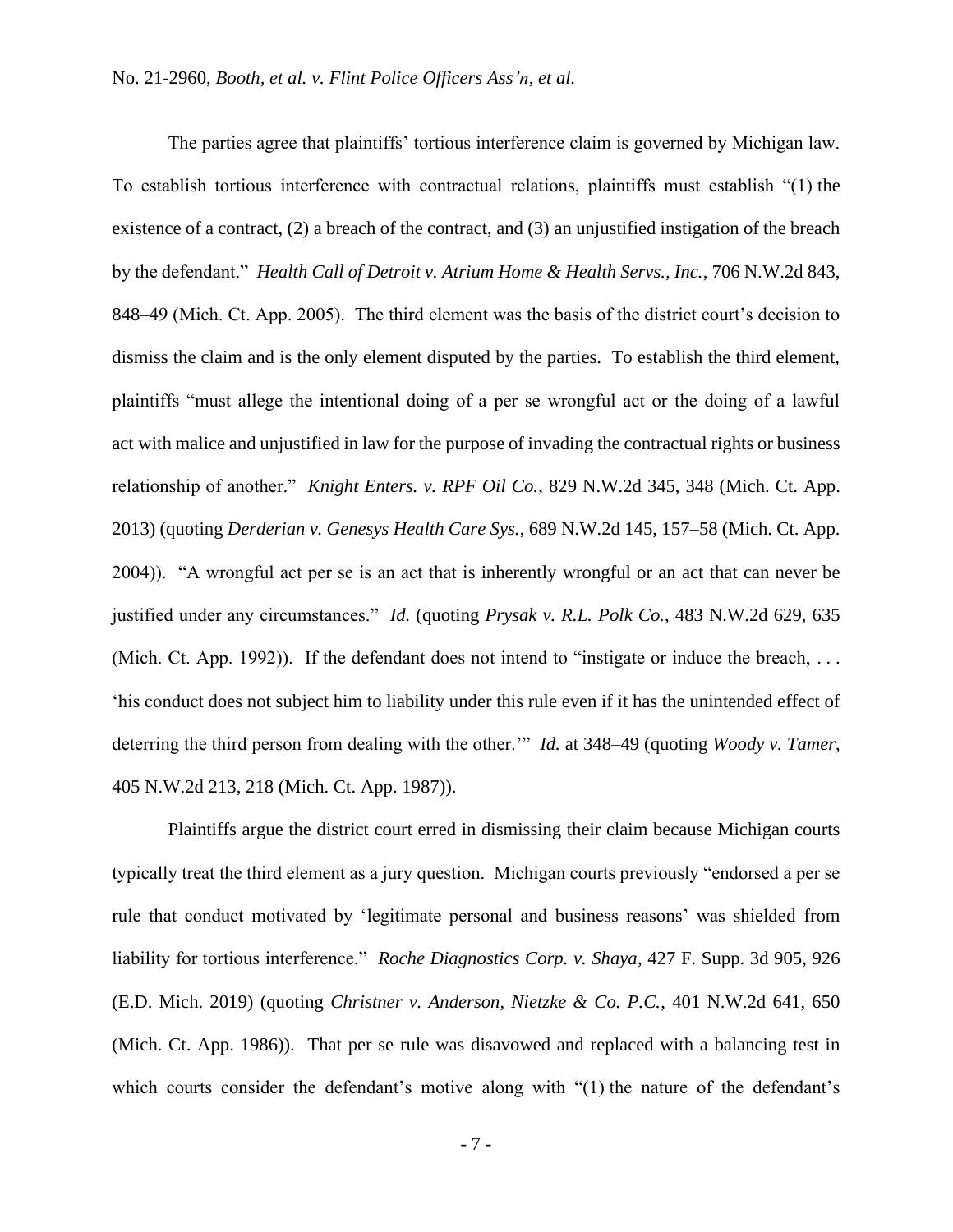conduct, (2) the nature of the plaintiff's contractual interest, (3) the social utility of the plaintiff's and the defendant's respective interests, and (4) the proximity of the defendant's conduct to the interference." *Tata Consultancy Servs. v. Sys. Int'l, Inc.*, 31 F.3d 416, 427 (6th Cir. 1994) (quoting *Jim-Bob, Inc. v. Mehling*, 443 N.W.2d 451, 463 (Mich. Ct. App. 1989)). After weighing these factors, if "there is enough doubt about the propriety of [the defendant's] conduct," the court should leave the question of what constitutes justification to the jury. *Id.* at 429.

Plaintiffs allege they sufficiently "pled allegations demonstrating [the FPOA] Defendants were not justified, even if Defendants claim the MOU shows they were motivated by legitimate business purposes because they were correcting a supposed mistake." CA6 R. 27, Appellant Br.,

at 24. Plaintiffs point to the following factual allegations in their complaint:

29. Within days of the above grievance being filed by FPSA, on or about October 17, 2019, there was a lawsuit filed against Flint by employees of Flint, which included police officers, alleging reverse race discrimination, suggesting promotions to Sergeant were based on race.

. . .

33. In order to gain political favor with FPSA, and in an attempt to try to appease members of FPOA, including the officers and those involved in the lawsuit against Flint, Mayor Weaver directed her staff and/or attorneys, including Defendant Jackson, to reverse the decision of the then-Chief of Police to promote Plaintiffs to the positions of permanent Sergeant.

DE 1, Compl., Page ID 8–9.<sup>4</sup> Plaintiffs also point to paragraph 54, which states: "By its conduct, [the FPOA] Defendants intentionally and improperly interfered with the contractual rights

Plaintiffs had under their CBA with POLC and Flint." *Id.* at 12.

<sup>&</sup>lt;sup>4</sup> In the referenced lawsuit, seventeen city employees (none of whom are plaintiffs here) sued the city, Johnson, and Jackson alleging race discrimination, retaliation, and constructive discharge in the Michigan Circuit Court for Genesee County.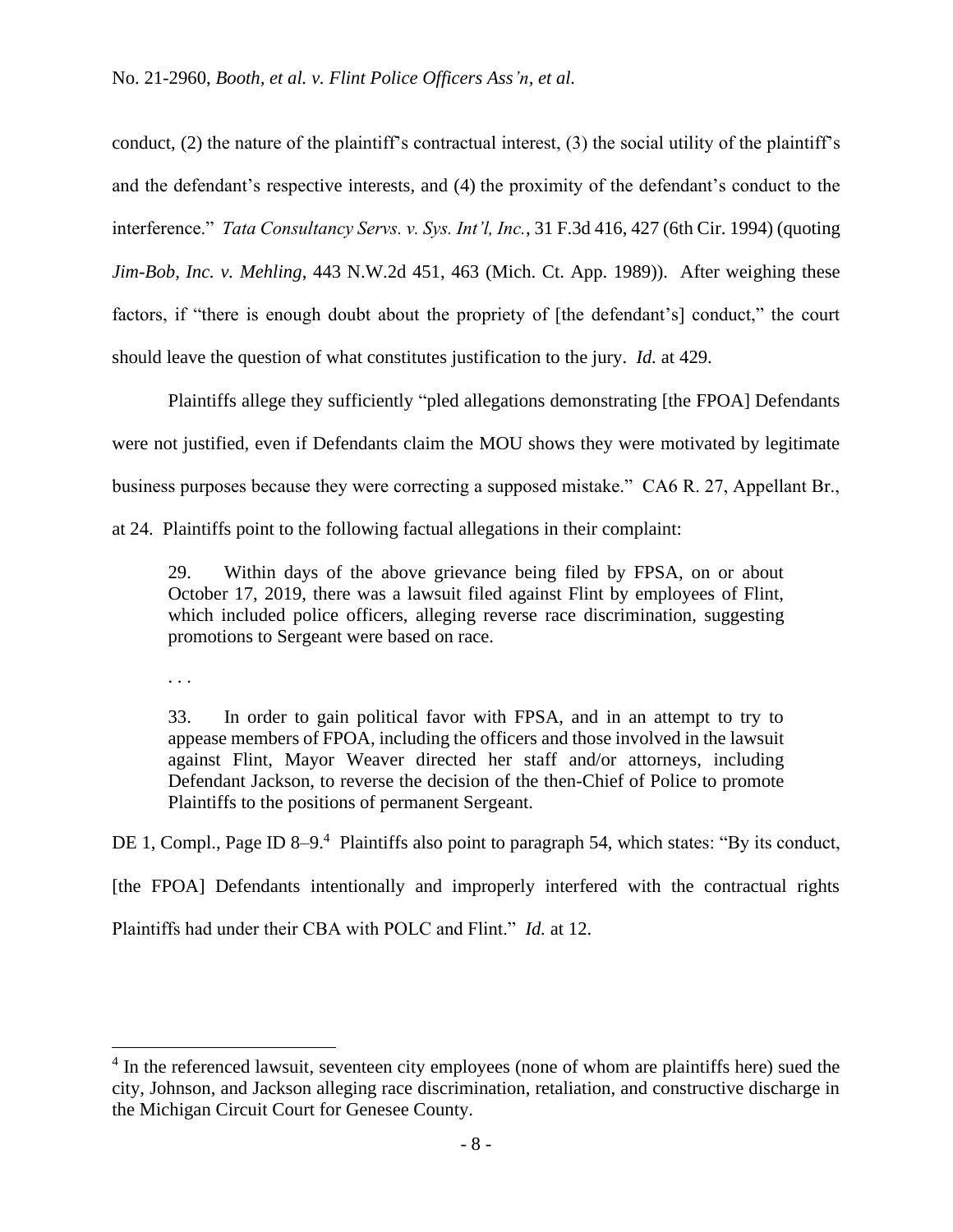As the district court found, "[p]laintiffs have not alleged any wrongful conduct by FPOA or Smith that would support the third element of their tortious interference claim." *Booth v. Flint Police Officers Ass'n*, 2020 WL 5235228, at \*2 (E.D. Mich. Sept. 2, 2020). Plaintiffs do not allege any facts related to wrongful per se acts or malicious conduct on the part of the FPOA defendants showing the FPOA defendants intended to "instigate or induce" a breach. *Knight Enters.*, 829 N.W.2d at 348. As plaintiffs do not allege wrongful conduct by the FPOA defendants, there are no favorable inferences to be drawn in plaintiffs' favor to support their claim. And their allegation that the FPOA defendants "intentionally and improperly interfered with the contractual rights Plaintiffs had under their CBA with POLC and Flint" is a legal conclusion that is insufficient to meet their burden to defeat a motion to dismiss. *See Doe*, 903 F.3d at 580–81. We affirm the district court's dismissal of plaintiffs' tortious interference claim against the FPOA defendants.

# **2**

The district court granted summary judgment to the city and Jackson on plaintiffs' due process claim, to the city on plaintiffs' breach of contract claim, and to the POLC on plaintiffs' duty of fair representation claim. The court held each of these claims failed because plaintiffs were improperly promoted to the position of permanent sergeant. We review de novo a district court's grant of summary judgment. *Fisher v. Nissan N. Am., Inc.*, 951 F.3d 409, 416 (6th Cir. 2020). We "view[] all the evidence in the light most favorable to the nonmoving party and draw[] 'all justifiable inferences' in his favor." *Id.* (quoting *Anderson v. Liberty Lobby, Inc.*, 477 U.S. 242, 255 (1986)). The movants are entitled to summary judgment if they show "there is no genuine dispute as to any material fact" such that they are "entitled to judgment as a matter of law." Fed. R. Civ. P. 56(a).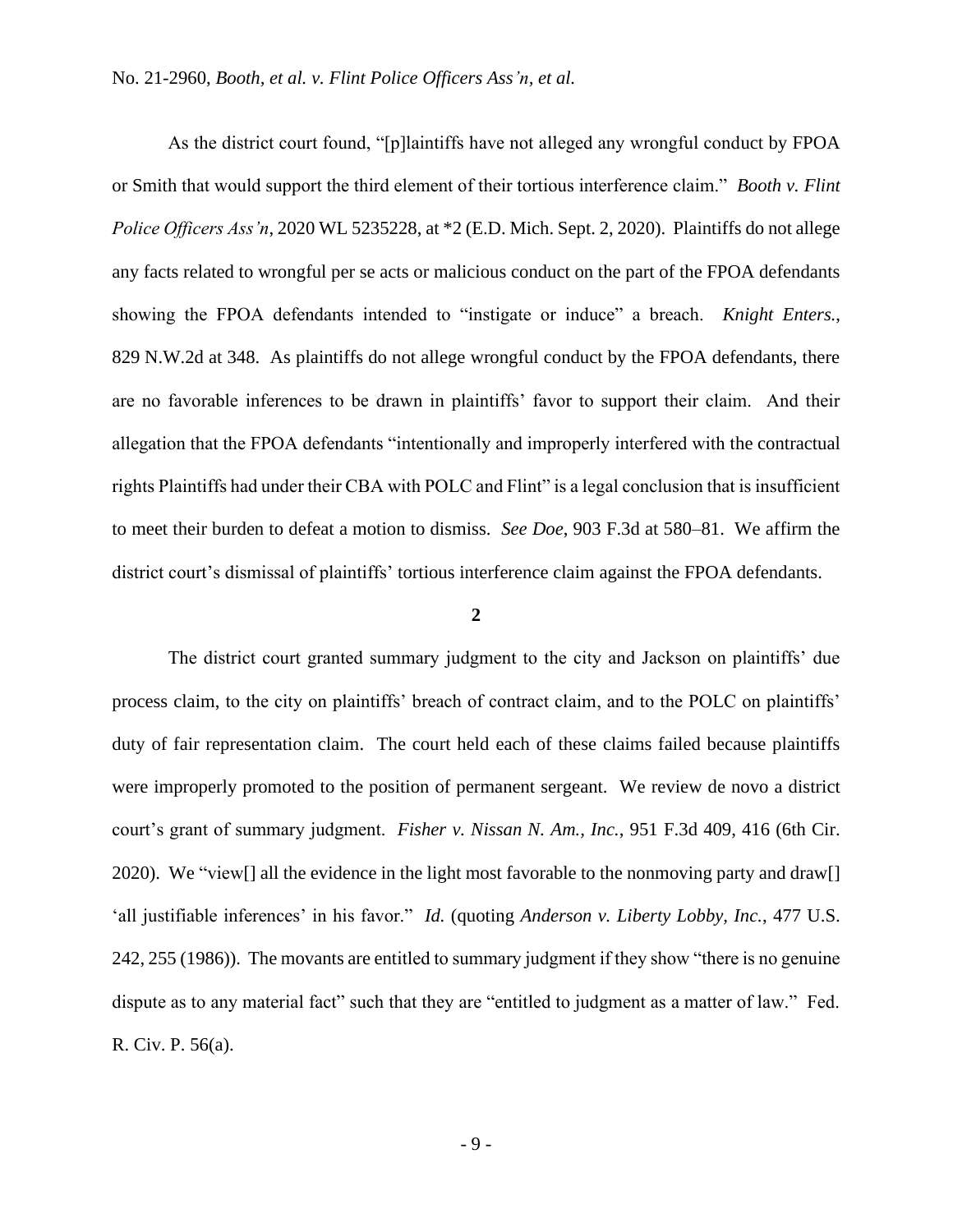#### **A**

Plaintiffs alleged in Count I that they held a property interest in the position of permanent sergeant and their demotions without notice or a hearing violated their right to due process under the Fourteenth Amendment. Plaintiffs requested monetary and injunctive relief under 18 U.S.C. § 1983. The district court granted summary judgment to the city and Jackson, finding plaintiffs did not have a property interest in the position because they were improperly promoted.

To have a property interest in the position of permanent sergeant under the Fourteenth Amendment, plaintiffs must "have a legitimate claim of entitlement to it," which is "more than a unilateral expectation." *Bd. of Regents of State Colls. v. Roth*, 408 U.S. 564, 577 (1972). Property interests "are not created by the Constitution." *Id.* at 577. "The hallmark of property . . . is an individual entitlement grounded in state law, which cannot be removed except 'for cause.'" *Logan v. Zimmerman Brush Co.*, 455 U.S. 422, 430 (1982) (quoting *Memphis Light, Gas & Water Div. v. Craft*, 436 U.S. 1, 11–12 (1978)). Thus, plaintiffs held a property interest in the position of permanent sergeant only if Michigan state or local law provides "rules or mutually explicit understandings that support [their] claim of entitlement to the [position]." *Perry v. Sindermann*, 408 U.S. 593, 601 (1972). If plaintiffs had a property interest in the position of permanent sergeant, due process requires a hearing. *Roth*, 408 U.S. at 577; *see also Goldberg v. Kelly*, 397 U.S. 254, 264 (1970).

If plaintiffs were properly promoted to permanent sergeant, they would have a property interest in the position because the city's CBA with the POLC provides that sergeants may be disciplined, suspended, or discharged only "for cause." DE 20-11, POLC CBA, Page ID 250; *see Logan*, 455 U.S. at 430 (citation omitted). Promotions to permanent sergeant were governed by Article 35 of the city's CBA with the FPOA. With respect to the written examination, it states: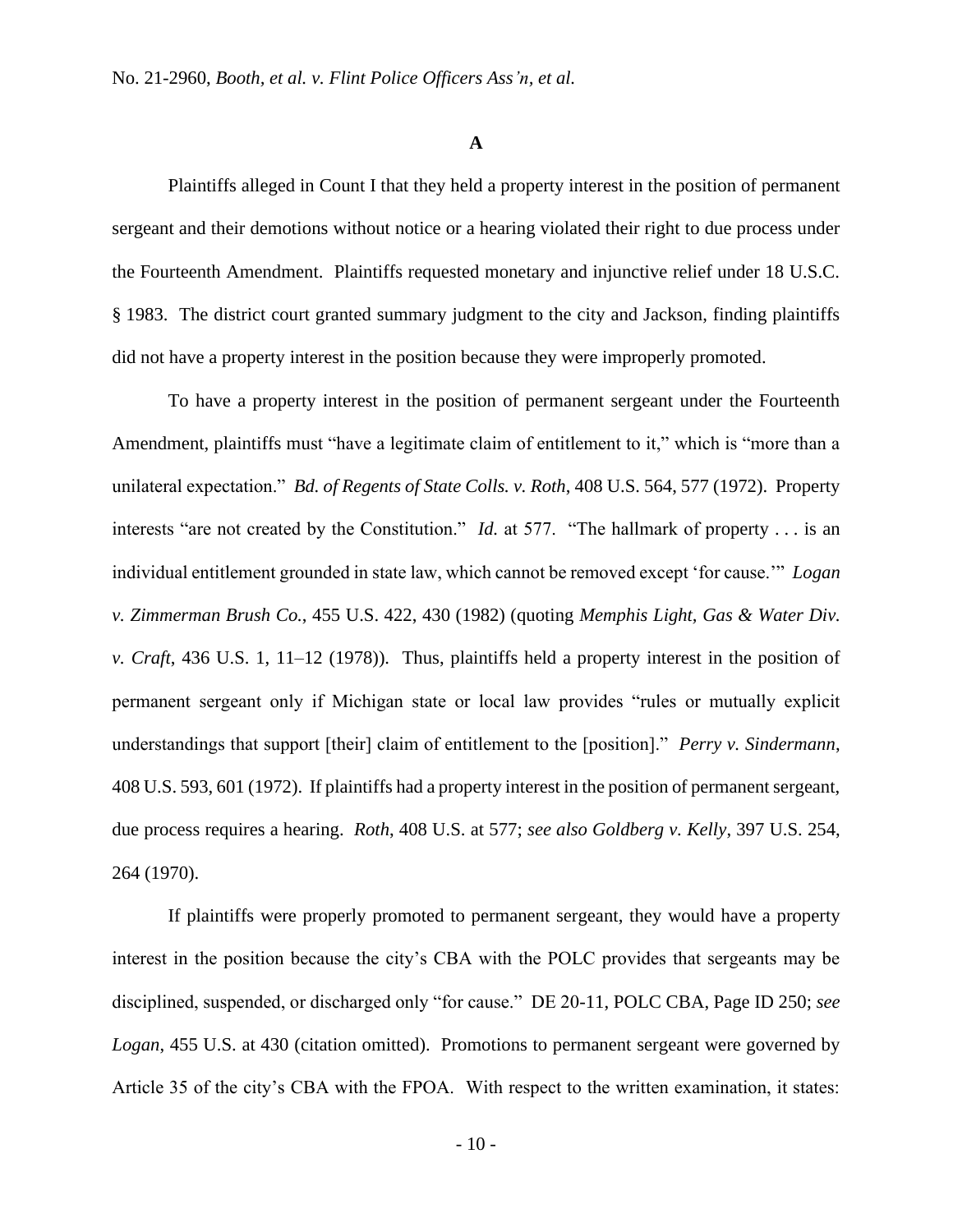"The City shall have the right to select among the top three (3) rank eligibles or from among all eligibles falling within three percentage (3%) points of the highest score certified, whichever produces the greatest of eligibles, plus all ties with the lowest score certified." DE 57-3, FPOA CBA, Page ID 892. $5$  Under the CBA, alterations from this policy required negotiations between the city and the FPOA. In the event the parties could not agree, the CBA provided a grievance procedure. While the CBA expired on June 30, 2019, the provision covering promotions survived the expiration date because it was a "mandatory subject of bargaining" under Michigan labor law governing public employment. *Local 1467, Int'l Ass'n of Firefighters, AFL-CIO v. City of Portage*, 352 N.W.2d 284, 287 (Mich. Ct. App. 1984); *Detroit Police Officers Ass'n v. City of Detroit, Police Dep't*, 233 N.W.2d 49, 53 (Mich. Ct. App. 1975) (holding "the standards and criteria for promotion are 'terms and conditions of employment' . . . and a mandatory subject of collective bargaining"). "Neither party may take unilateral action on a 'mandatory subject' of bargaining absent an impasse in negotiations." *Local 1467*, 352 N.W.2d at 287. If "[a]n employer tak[es] unilateral action on a 'mandatory subject' of bargaining prior to impasse in negotiations," it "has committed an unfair labor practice." *Id.* at 287–88 (citing M.C.L. § 423.210(1)(e); M.S.A.  $§ 17.455(10)(1)(e)$ .

At the time of plaintiffs' designation as permanent sergeant, the city and the FPOA "had agreed to hold in abeyance" appointments to permanent sergeant "until the completion of the

 $<sup>5</sup>$  The city provided evidence that it historically did not deviate from this policy. Former Deputy</sup> Chief of Police Devon Bernritter testified that, since he joined the police department in 1995, the promotions at issue were the only occasion where "promotions were made outside of the competitive process." DE 59-3, Bernritter Dep., Page ID 1064, 1077. Douglas Santiago, who joined the department in 2005 and previously served as president of the FPSA, testified that promotions "always" occurred via "a competitive exam which included a written test and an eligibility list." DE 59-6, Santiago Dep., Page ID 1138–39, 1155. Johnson, however, testified that a promotion to permanent sergeant outside the competitive exam process occurred in 1983 or 1985.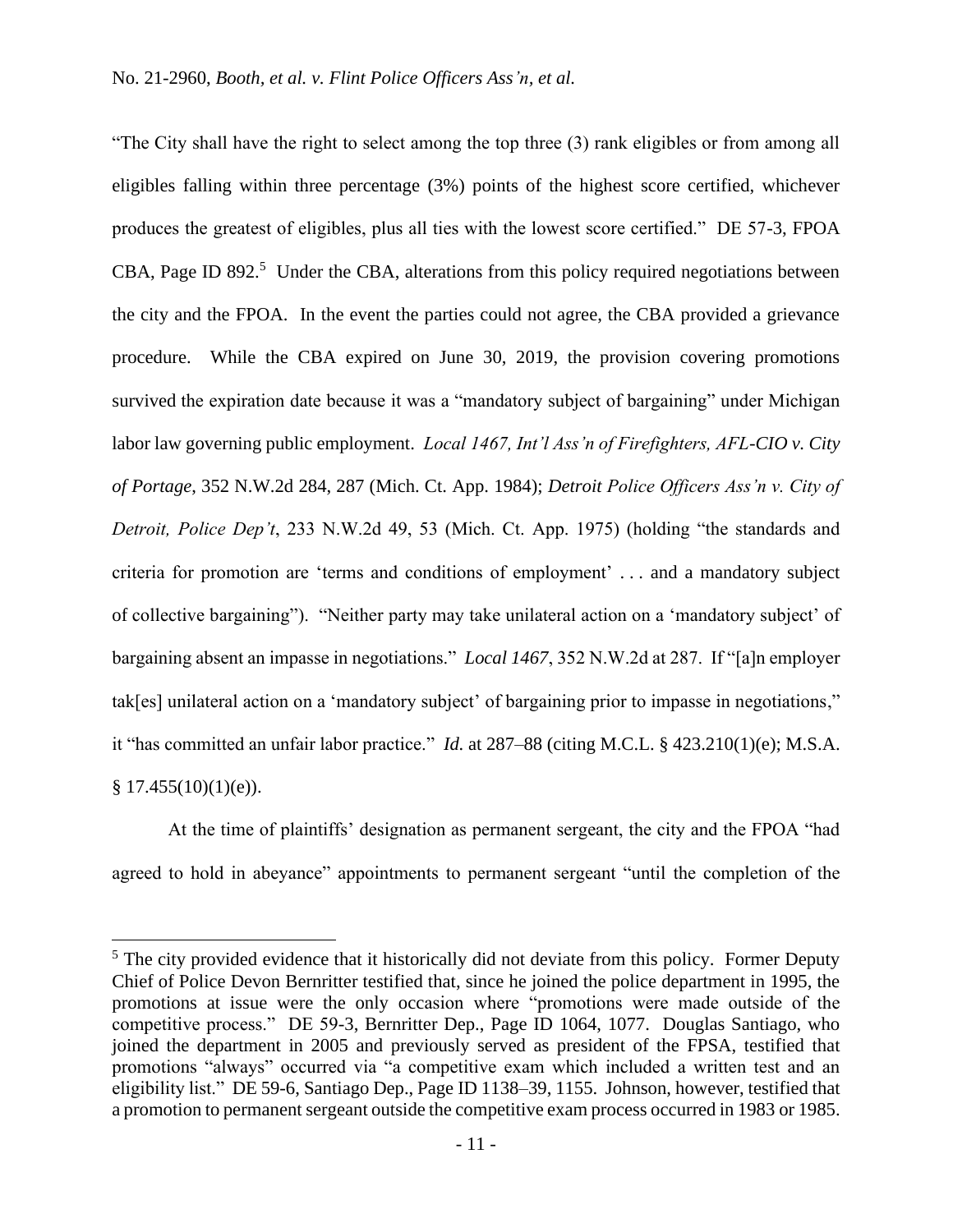negotiations between the parties regarding Provisional Appointments." DE 57-11, MOU, Page ID 940.<sup>6</sup> Even though plaintiffs had not taken the competitive examination and were not on an eligibility list as required by the CBA, Johnson signed the FPOA grievance requesting plaintiffs' promotions. Johnson granted the promotions because the city was "in need of sergeants" and he felt plaintiffs "definitely deserved" the promotions. DE 59-7, Johnson Dep., Page ID 1162, 1165. Johnson also mistakenly believed the city's policies required promotion to a permanent position after an employee held a provisional position for more than ninety days.<sup>7</sup> After Johnson promoted plaintiffs, the POLC filed a grievance on behalf of the FPSA requesting the promotions be rescinded because the promotions did not follow the competitive examination process. The city and the FPOA, authorized by the CBA to alter the promotions process, subsequently made an MOU that returned plaintiffs to provisional sergeants. According to the MOU, plaintiffs would become permanent sergeants if they obtained a passing score on the written examination, thereby allowing them to bypass the CBA requirement that their scores be in the top three percent. Since plaintiffs did not sit for the next written examination, they were returned to their police officer positions consistent with city policy for provisional appointments.<sup>8</sup>

Johnson's decision to promote plaintiffs was a unilateral act in violation of both the CBA and the agreement between the city and the FPOA to hold appointments to permanent positions in

<sup>6</sup> The parties began negotiating a successor CBA in June 2019 and continued through October 2019.

 $<sup>7</sup>$  The city's personnel rules state that an employee should be returned to "his prior employment"</sup> status" upon termination of a provisional appointment, which should "be limited to a maximum of ninety (90) days" if practicable. DE 57-2, City Personnel Rules, Page ID 889.

<sup>&</sup>lt;sup>8</sup> The city's personnel rules provide that "[a] provisional appointment may be continued in employment only until examinations can be held, an eligible list established, certifications made, and arrangements completed with" the permanent appointee. DE 57-2, City Personnel Rules, Page ID 889. The rules further state: "Upon termination of a provisional appointment, the employee shall be entitled to return to his prior employment status." *Id.*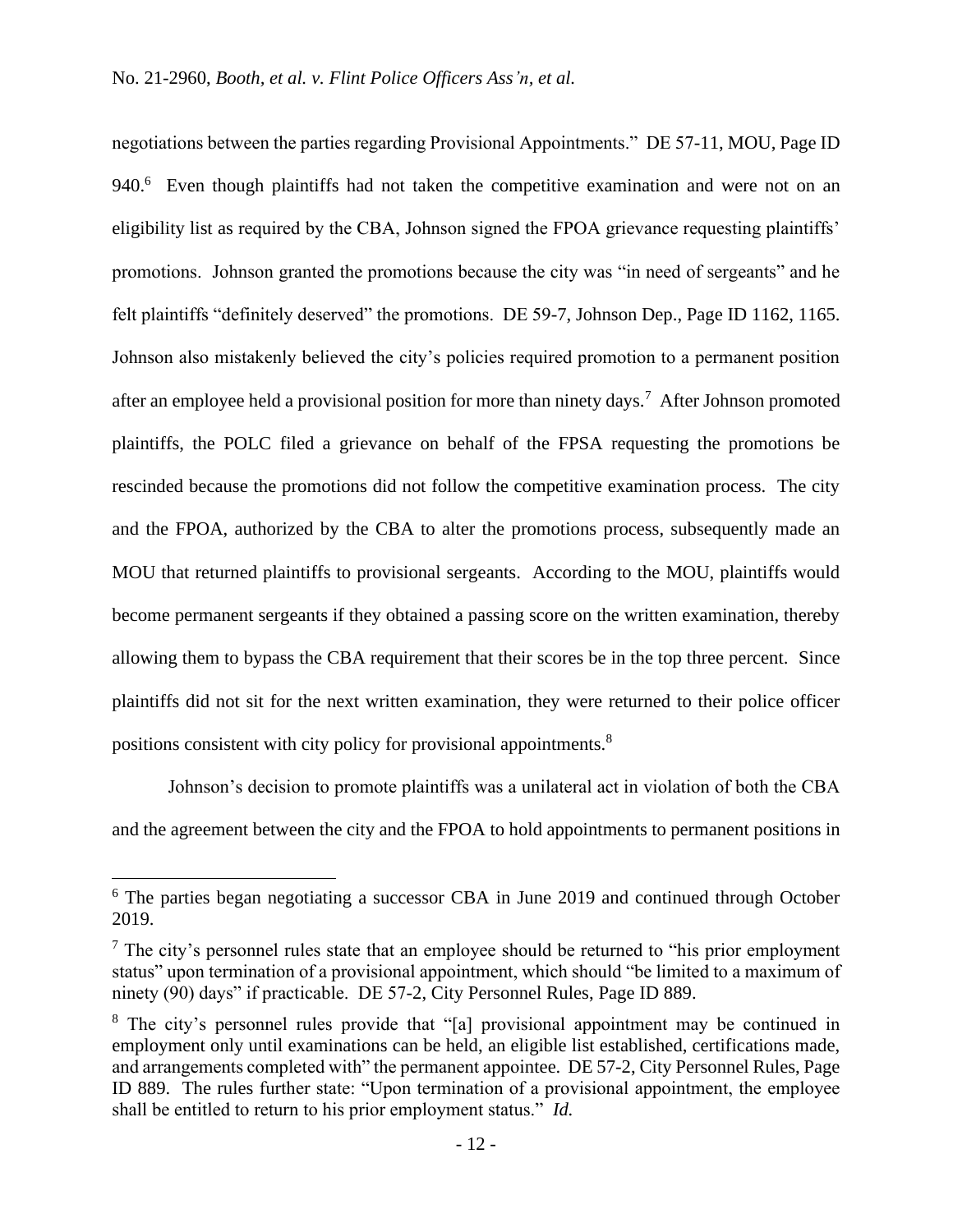abeyance pending ongoing CBA negotiations—an unfair labor practice under Michigan law. *See Local 1467*, 352 N.W.2d at 287–88. Johnson lacked authority to promote plaintiffs outside of the competitive examination procedure, as any alteration to the promotion procedure required negotiations between the city and the FPOA. Plaintiffs argue the completed human resources forms and their payment of dues to POLC establish a genuine issue of material fact as to whether they were promoted, but these facts do not cure the legal defect in their promotions. Plaintiffs also argue that once they were promoted, they obtained a property interest in the permanent sergeant position via the POLC CBA, which provides that permanent sergeants can be demoted only for cause. However, since plaintiffs' promotions did not conform with the applicable procedure, they did not become bona fide members of the FPSA and were not protected by the POLC CBA's forcause provision.

Plaintiffs do not have "an individual entitlement grounded in state law." *Logan*, 455 U.S. at 430. They were not entitled to be promoted to permanent sergeants or to remain permanent sergeants without due process. As the district court noted, plaintiffs "cite no case authority . . . for the proposition that one has a property interest in retaining a position that was obtained through mistake or in violation of required procedures." *Booth v. Flint Police Officers Ass'n*, 2021 WL 3847689, at \*6 (E.D. Mich. Aug. 27, 2021). Because plaintiffs were improperly promoted to permanent sergeant, we find they did not have a property interest in the position and their demotions without notice or a hearing therefore did not violate the Due Process Clause of the Fourteenth Amendment.

### **B**

Plaintiffs alleged in Count III that the city breached its contract with the POLC by demoting them to provisional sergeants without cause. The district court dismissed plaintiffs' breach of

- 13 -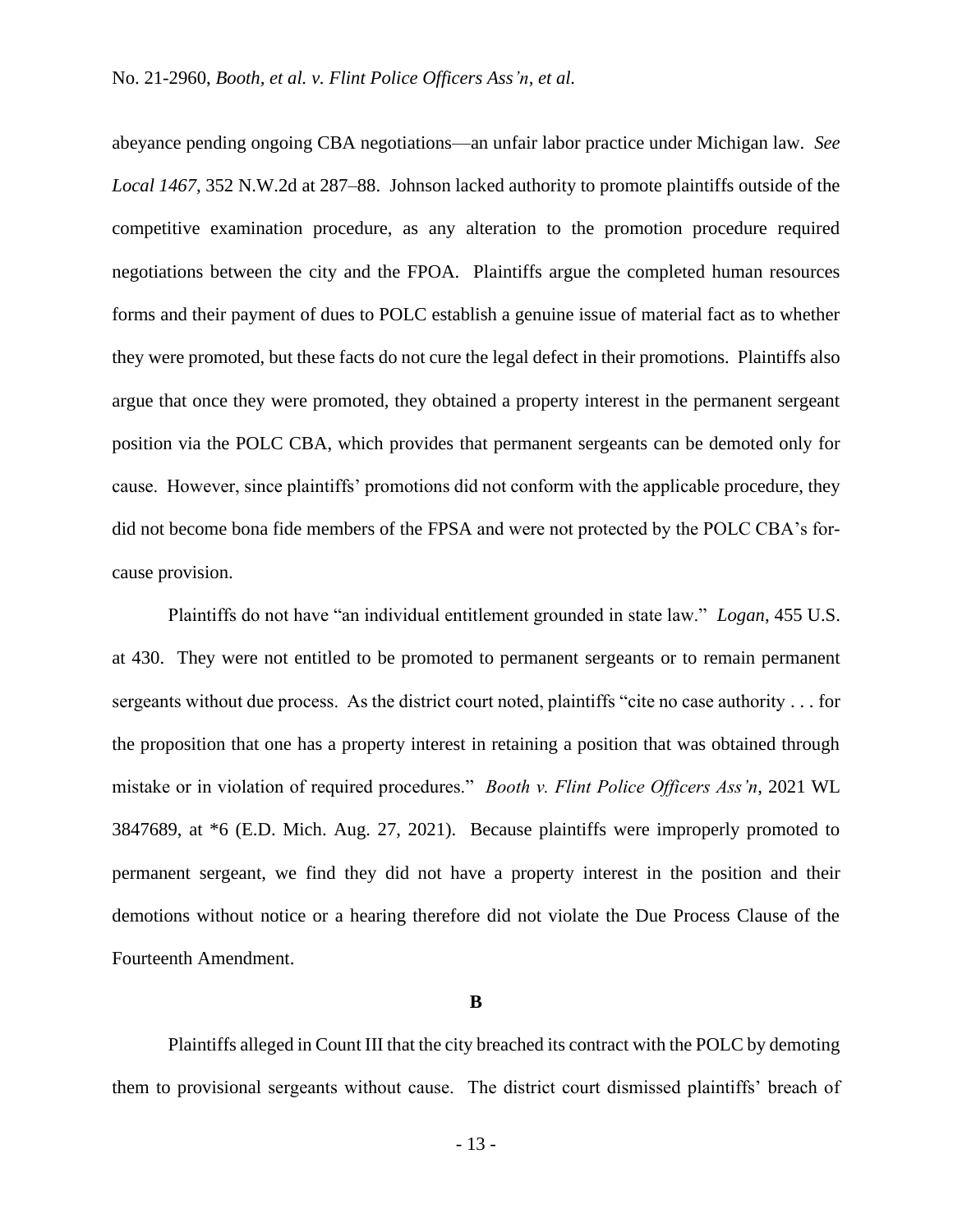contract claim against the city, finding plaintiffs "never became bona fide members" of the FPSA and were therefore "not protected by that union's CBA." *Booth*, 2021 WL 3847689, at \*2. Plaintiffs argue this finding was in error because genuine issues of material fact exist as to whether they were bona fide members of the FPSA. The CBA between the city and the POLC protected members of the Flint Police Department "possessing the rank of Sergeant." DE 20-11, POLC CBA, Page ID 249. As addressed above, plaintiffs' promotion to permanent sergeant was improper because it was without legal authority. Furthermore, even if plaintiffs *were* members of the FPSA, the improper nature of their promotion would constitute good cause for revocation. We find plaintiffs were not protected by the "for cause" provision of the city's CBA with the POLC and affirm the district court's dismissal of their breach of contract claim.

### **C**

In Count IV, plaintiffs alleged the POLC violated its duty of fair representation by filing a grievance opposing their promotion to permanent sergeant and by failing to advance their grievance to arbitration following their demotion. The district court granted summary judgment to the POLC, finding the POLC did not owe plaintiffs a duty because they never became bona fide members of the FPSA, the sergeants' organization that POLC represents. We agree with the district court that plaintiffs' promotions were legally ineffective. Since they did not become bona fide members of the FPSA, the POLC did not owe plaintiffs a duty of fair representation.<sup>9</sup> Even if the POLC owed plaintiffs a duty of fair representation, the POLC did not breach that duty by opposing plaintiffs' promotion to permanent sergeant or by declining to advance plaintiffs'

 $9$  As noted by the district court, "[i]f POLC dues were deducted from plaintiffs' paychecks for the short period of time during which plaintiffs were deemed to be permanent sergeants (approximately from the end of September to the end of October 2019), they may have a claim for the return of that money." *Booth*, 2021 WL 3847689, at \*7.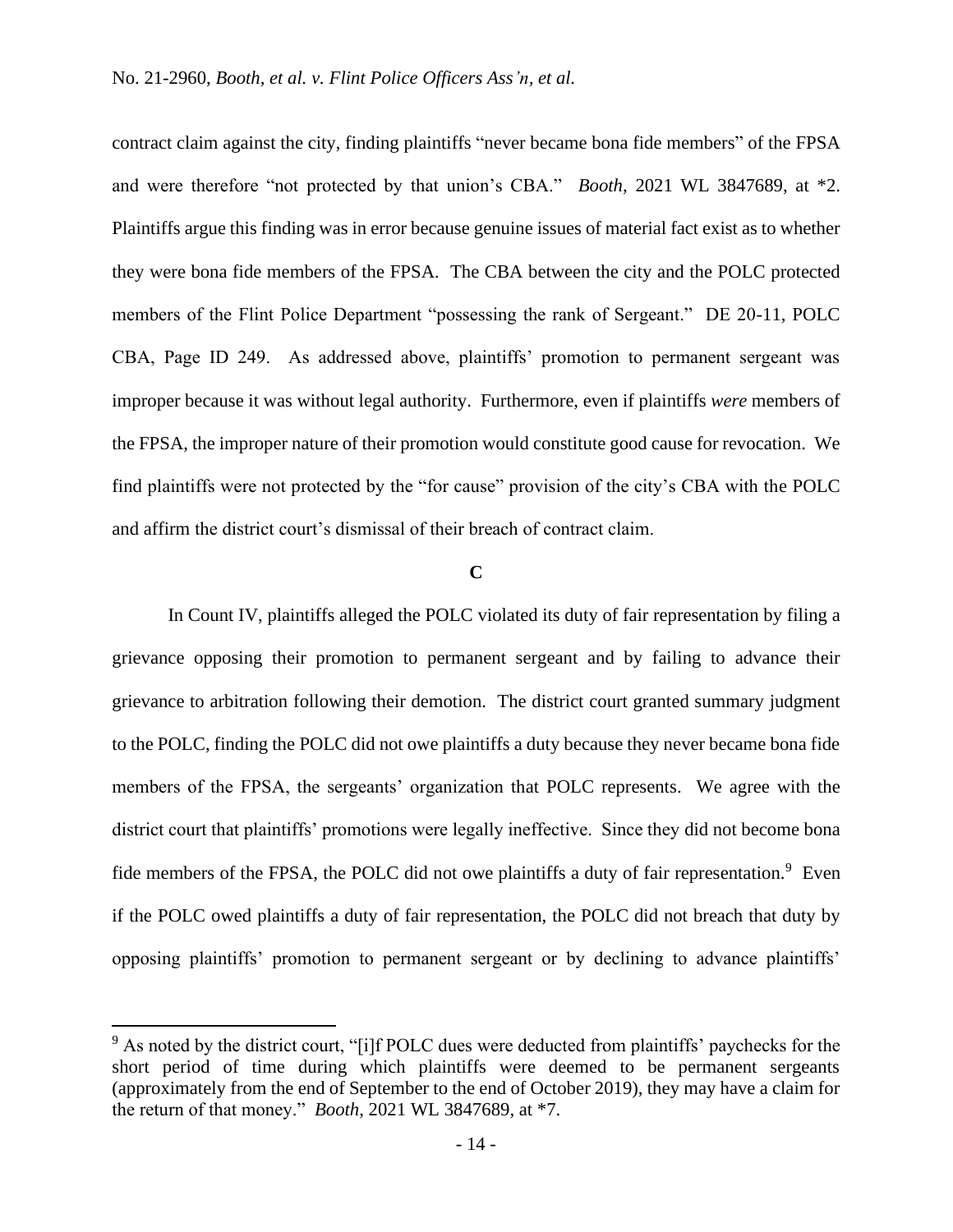grievance through arbitration in a nonarbitrary manner. *See Goolsby v. City of Detroit*, 358 N.W.2d 856, 863 (Mich. 1984) (stating that when a union's "duty of concern for the good of the total membership . . . conflicts with the needs or desires of an individual member, the discretion of the union to choose the former is paramount") (citation omitted); *see also id.* at 862 ("Though . . . a union may not arbitrarily ignore a meritorious grievance or process it in perfunctory fashion," an individual employees does not have "an absolute right to have his grievance taken to arbitration . . . .") (citation omitted). We affirm the district court's grant of summary judgment to the POLC on Count IV.

**3**

In Count V, plaintiffs alleged the city demoted them from provisional sergeants to police officers in retaliation of the exercise of their First Amendment rights to file this lawsuit. They claimed monetary and injunctive relief under 42 U.S.C. § 1983. The district court granted summary judgment to the city and Green, finding the timing and circumstances of plaintiffs' demotions did not support the conclusion that the filing of this lawsuit caused the city to demote plaintiffs. Plaintiffs argue summary judgment was inappropriate because defendants' motivation is at issue. We review de novo a district court's grant of summary judgment, viewing all facts and drawing all justifiable inferences in favor of the nonmoving party. *Fisher*, 951 F.3d at 416.

The First Amendment protects the right to "petition the Government for a redress of grievances." U.S. Const. amend. I. To establish a claim of retaliation under the First Amendment, plaintiffs must show: (1) they were "engaged in a constitutionally protected activity;" (2) defendants took an adverse action against them; and (3) "the adverse action was motivated at least in part as a response to the exercise of the plaintiff[s'] constitutional rights." *Bloch v. Ribar*, 156 F.3d 673, 678 (6th Cir. 1998). The third element was the basis of the district court's holding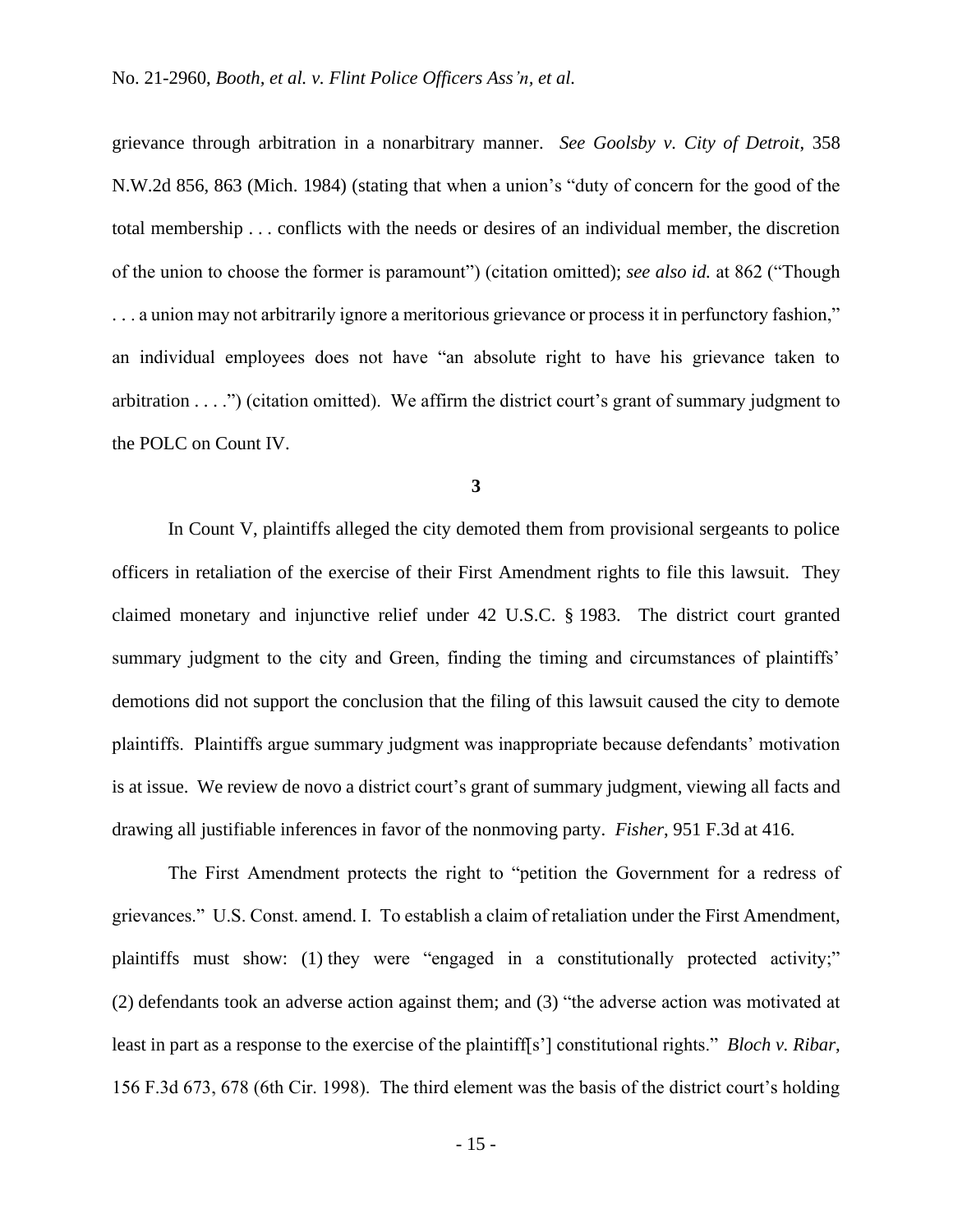and is the only element disputed by the parties. To establish the causal connection required by the third element, defendants' retaliatory motive "must be a 'but-for' cause, meaning that the adverse action against [plaintiffs] would not have been taken absent the retaliatory motive." *Nieves v. Bartlett*, 139 S. Ct. 1715, 1722 (2019) (citation omitted). Even if plaintiffs' "protected conduct played a part, substantial or otherwise," in the decision to demote, plaintiffs are not entitled to a remedy "if the same decision would have been reached" absent their protected conduct. *Id.* (quoting *Mt. Healthy City Sch. Dist. Bd. of Educ. v. Doyle*, 429 U.S. 274, 285 (1977)).

Nearly five months before plaintiffs filed this lawsuit on March 18, 2020, the city and the FPOA made the MOU that demoted plaintiffs to provisional sergeants. The MOU provided that the city would hold a promotional examination on or before October 31, 2020 and that plaintiffs would be promoted to permanent sergeant if they obtained a passing score. Plaintiffs elected not to take the October 2020 sergeants' examination. The city promoted several individuals to permanent sergeant from the eligibility list after the competitive examination. Plaintiffs were demoted to police officers on December 27, 2020.

The city points to the MOU as the actual cause of plaintiffs' demotions. Then-Chief Green testified that he decided to demote plaintiffs "based on the MOU that existed." DE 59-2, Green Dep., Page ID 1053. The district court also referred to the city personnel rules governing provisional appointments, which provide:

A provisional appointment may be continued in employment only until examinations can be held, an eligible list established, certifications made, and arrangements completed with the person whose name is certified to begin work, at which time the provisional appointee shall be terminated. . . . Upon termination of a provisional appointment, the employee shall be entitled to return to his prior employment status.

DE 57-2, City Personnel Rules, Page ID 889.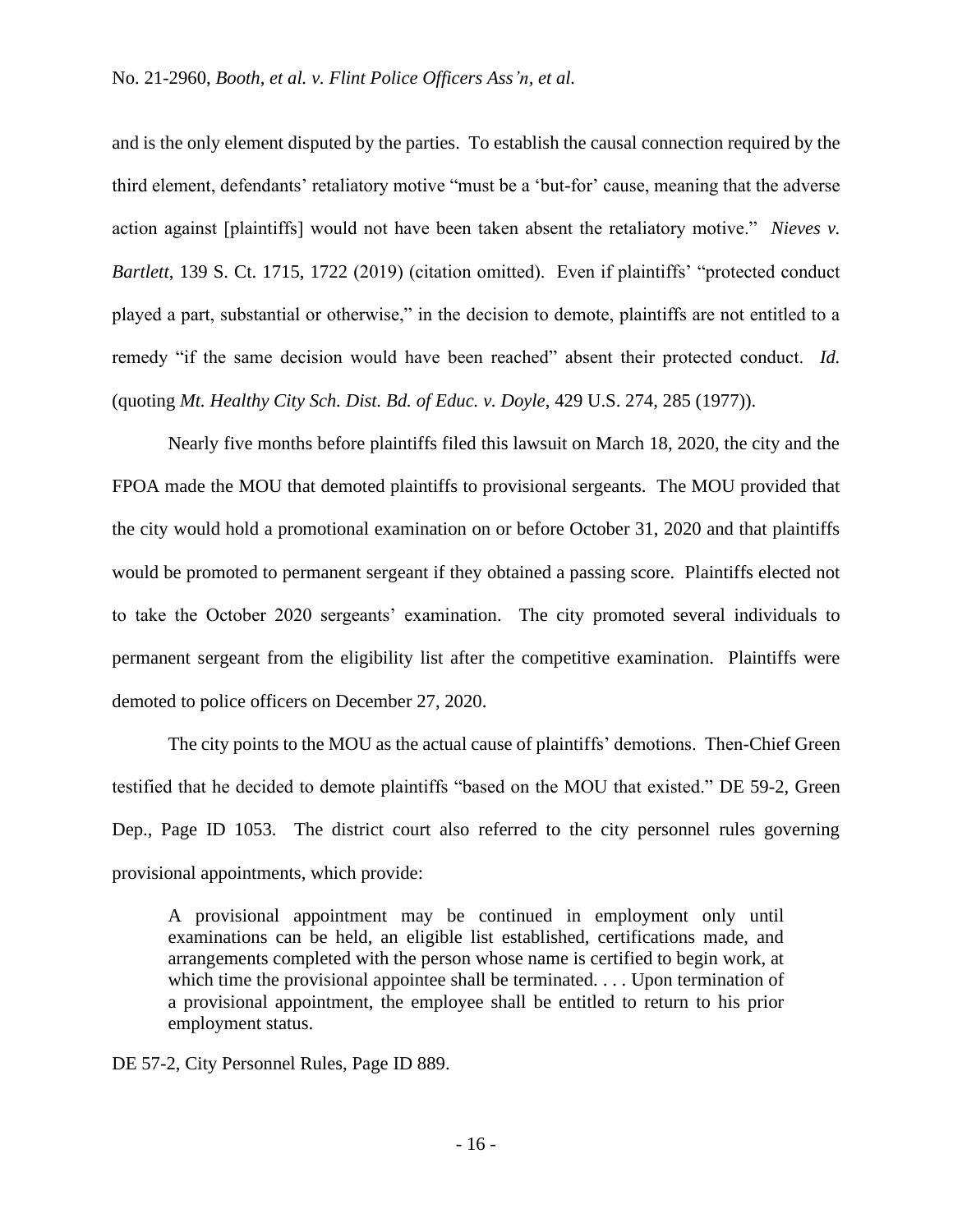Plaintiffs cannot establish that the filing of this lawsuit was the but-for cause of their demotions to police officer. The MOU provided a noncompetitive avenue for their promotion to permanent sergeant but they did not take the requisite examination. Once permanent sergeants were selected from the eligibility list following the October competitive examination, the city personnel rules dictated plaintiffs' demotion back to their "prior employment status," i.e., their nonprovisional employment status. Before plaintiffs became provisional sergeants, they were police officers. Since plaintiffs' demotions to police officer complied with the terms of the MOU and the city's personnel rules, we affirm the district court's dismissal of their First Amendment retaliation claim.

**4**

In granting summary judgment to defendants, the district court denied plaintiffs' pending motion to compel discovery as moot. Plaintiffs moved to compel the production of an email correspondence involving Jackson dated September 30, 2019. Plaintiffs claimed the email was shown to Jackson during her deposition that was "directly related to the Plaintiffs' claims," "was damaging to Defendant City of Flint," and was inconsistent with Jackson's deposition testimony. DE 60, Mot. to Compel, Page ID 1185. On appeal, plaintiffs argue they "would likely have had additional evidence to support their claims" had their motion been granted. CA6 R. 27, Appellant Br., at 39. The city defendants argue the requested discovery is irrelevant to the dispositive issues in plaintiffs' claims against the city and Jackson.

We review the denial of a motion to compel discovery for abuse of discretion. *Louzon v. Ford Motor Co.*, 718 F.3d 556, 560 (6th Cir. 2013). "An abuse of discretion occurs if the district court relies on clearly erroneous findings of fact, applies the wrong legal standard, [or] misapplies the correct legal standard when reaching a conclusion . . . ." *Id.* (citation omitted). We must have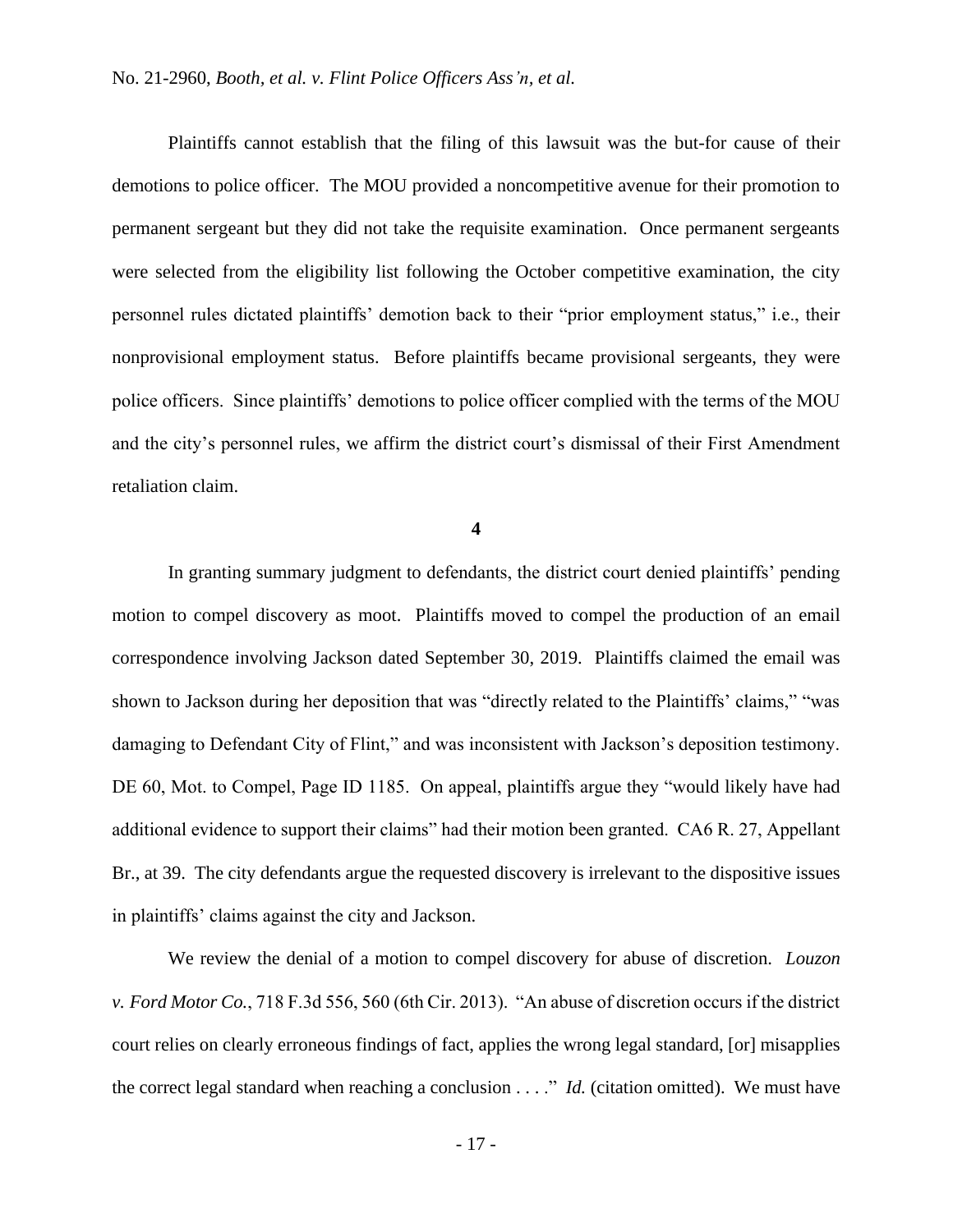"a definite and firm conviction" that the district court "committed a clear error of judgment" to reverse its decision. *Pittman v. Experian Info. Sols., Inc.*, 901 F.3d 619, 642 (6th Cir. 2018) (citation omitted).

Plaintiffs argue the emails were relevant to their "promotion to permanent sergeant, which the documents suggest was consistent with the CBA," and their demotion to provisional sergeant in October 2019.<sup>10</sup> CA6 R. 39, Reply Br., at 5. The issue of whether plaintiffs had a property interest in the position of permanent sergeant is a question of law. The district court evaluated multiple pieces of evidence to decide that question—namely the CBA and MOU between the city and the FPOA. Jackson, the city's Director of Human Resources and Labor Relations from January 2018 to November 2019, signed the MOU that demoted plaintiffs to provisional sergeants on behalf of the city. Jackson could not, however, deprive plaintiffs of a property interest where none existed by law. Further, Jackson was not employed by the city in October 2020 when the promotional examination was held or in December 2020 when plaintiffs were demoted to police officers. There is no "definite and firm conviction" that the district court "committed a clear error of judgment." *Pittman*, 901 F.3d at 642 (citation omitted). And we recognize that "the scope of discovery is within the sound discretion of the trial court." *Lavado v. Keohane*, 992 F.2d 601, 604 (6th Cir. 1993) (citation omitted). We therefore affirm the district court's denial of plaintiffs' motion to compel discovery as moot.

 $10$  Plaintiffs' reply brief states plaintiffs were demoted in October 2018, but plaintiffs' demotion to provisional sergeant occurred in October 2019.